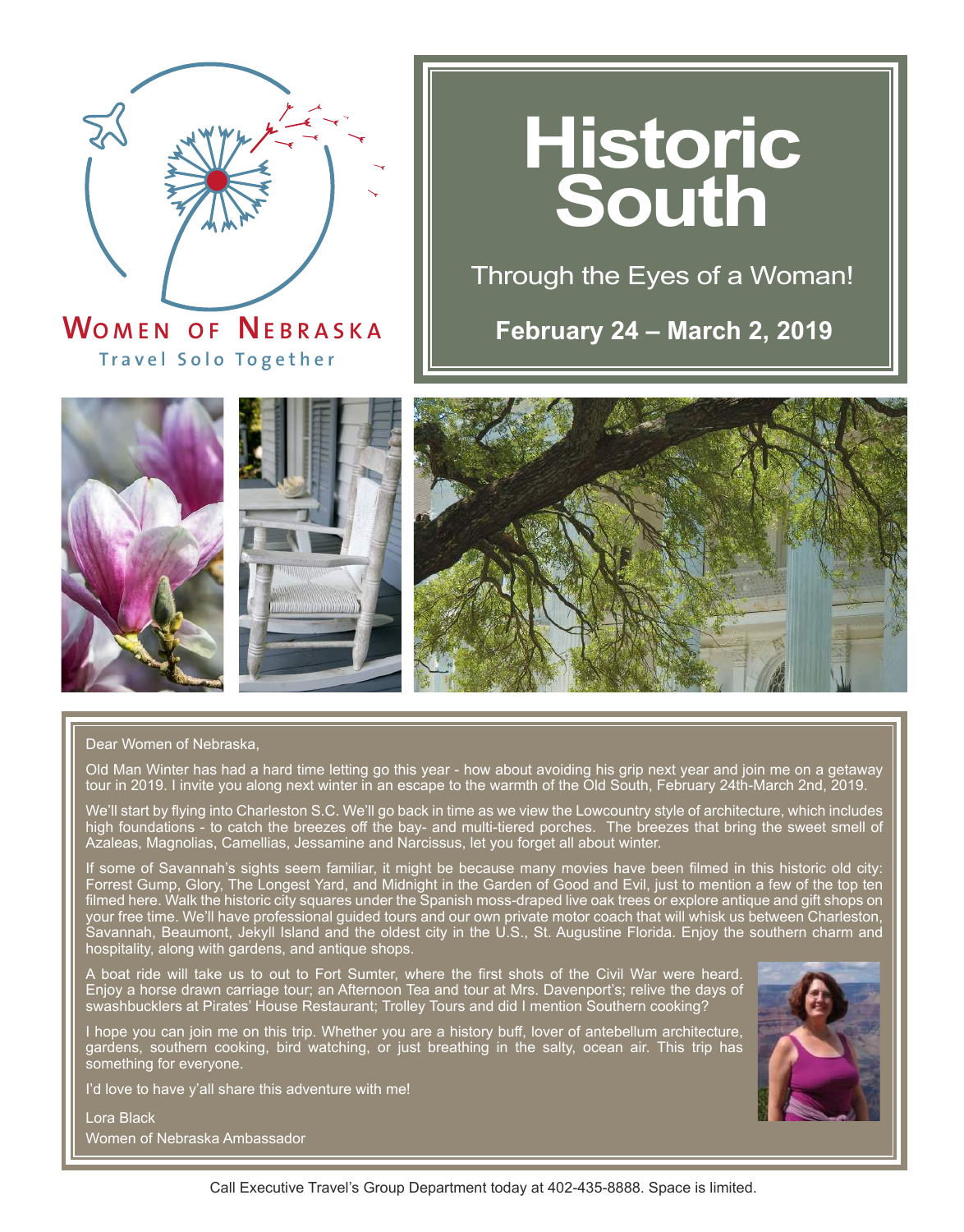

#### **February 24, 2019 Sunday**

Our wonderful adventure begins as we fly to Charleston. We spend our first two nights here. Originally founded as Charles Towne in 1670; this cultured and refined city is a beautifully preserved treasure. Steeped in history and quintessentially Southern, the city's past is evident in its genteel charm and soul-stirring landscapes. Then you have time to relax and unwind. Tonight we will enjoy a welcome dinner with our local Tour Director and fellow travelers. D

#### **February 25, 2019 Monday**

After a hearty breakfast, we will enjoy a Charleston City Tour viewing historic homes and restored buildings that have helped give Charleston the reputation as the "charm spot" of the South. We



will make a stop at the interesting City Market encompassing more than 300 vibrant entrepreneurs. Later in the day we travel to the Charleston City Marina to board a boat and travel to Fort Sumter. The narrated tour features the harbor along with a guided tour of the Fort which is only accessible by boat. It was here on April 12, 1861 that Confederate troops fired the first shots of the Civil War. The evening is ours to enjoy the southern atmosphere and savor heirloom recipes at world-class restaurants. The authentic Charleston flavors includes She Crab soup, collard greens, corn bread, oyster pie, and more!

B

#### **February 26, 2019 Tuesday**

We enjoy our breakfast and then visit one of the most photographed plantations in America. Boone Hall Plantation, a 738-acre estate, was once the center of a cotton plantation and is still a working farm. The half mile impressive entry is lined with oak trees and dotted with camellias and azaleas. We continue along South Carolina's scenic coastal route to the charming town of Beaufort, which has retained much of its pre-Civil War character. We will enjoy a Beaufort horse drawn carriage tour to learn about the local Civil War History and see Antebellum & Victorian Architecture. Then travel to the fascinating city of Savannah, America's first planned city, whose entire restored center - more than 1,000 buildings - is a registered National Historic Landmark. Tonight we will enjoy a southern dining experience at the historic Pirates' House Restaurant, which has been welcoming seafarers and visitors since 1753. B | D

#### **February 27, 2019 Wednesday**

Breakfast is served and then it is time to enjoy a Savannah City Tour. We will learn about charming Savannah's history, the nucleus of the colonial settlement in Georgia and the destination of General Sherman's 1864 "March to the Sea." We will stroll along the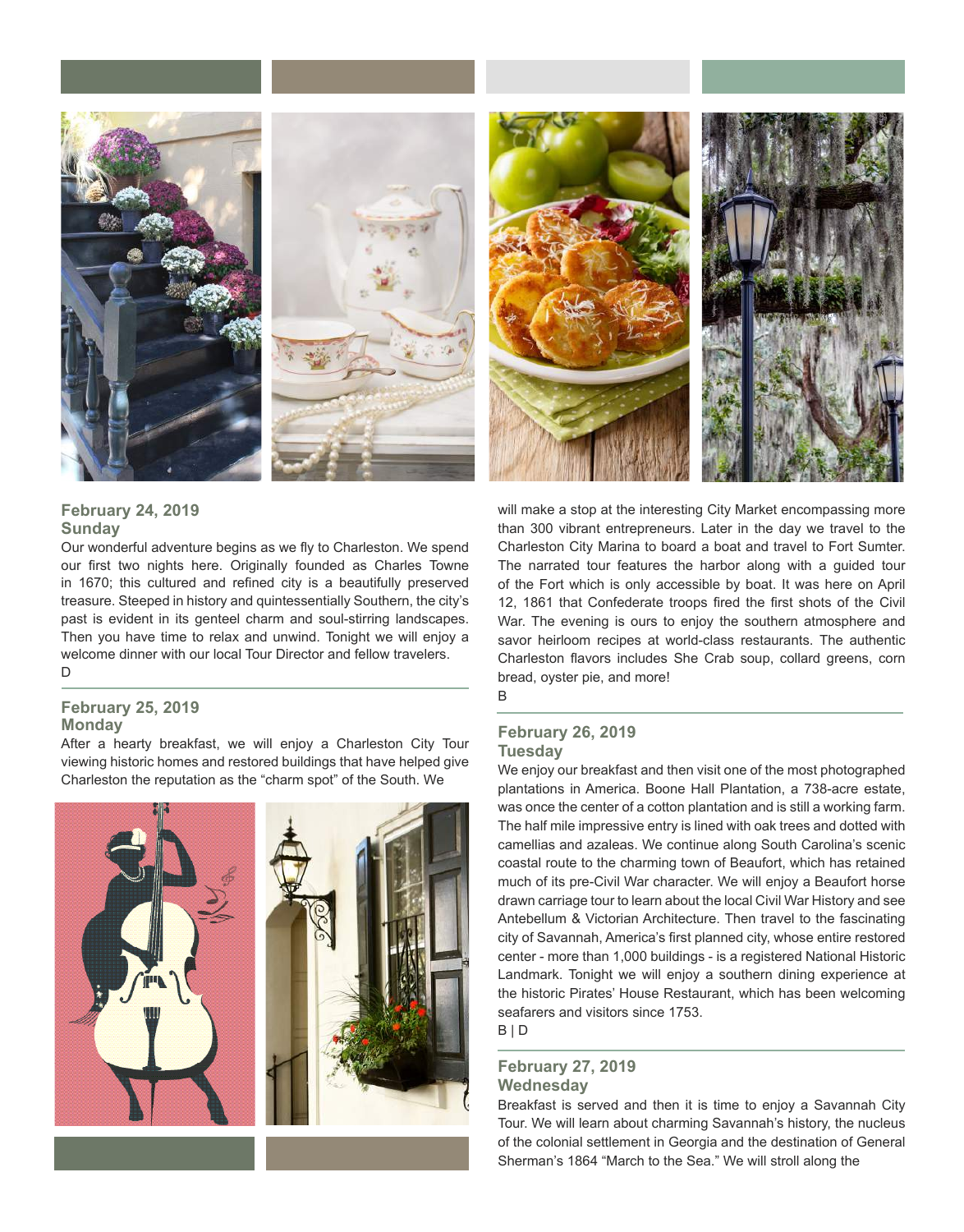



cobblestone streets of Factors Walk and River Street, where old cotton warehouses have been converted into shops, art galleries and restaurants. Enjoy some time at leisure this afternoon: we guarantee you will love it! Or book a tour of haunted fun in "America's Most Haunted City" this evening.

B

#### **February 28, 2019 Thursday**

After a filling breakfast, we travel to Jekyll Island and take a trolley tour to view the grand "cottages" that once belonged to such notables as the Rockefellers, Vanderbilts and J.P. Morgan. We will enjoy lunch at the famous Jekyll Island Club, once owned by a group of American millionaires, this club was considered one of the most exclusive social clubs in America. Afternoon tea is served at Mrs. Davenport's! We will learn about tea traditions and experience an early 19th century tea in the historic atmosphere of the Isaiah Davenport House Museum. We will tour areas of the historic home where tea service took place and we will participate in an afternoon tea with costumed interpreters\*. Early evening we head south to the oldest city in the U.S., St. Augustine, first settled in 1565. We will spend two nights in this Florida city known for its beauty, charismatic energy, and historic character.

 $B | L | T$ 

#### **March 1, 2019**

#### **Friday**

We enjoy breakfast at our own pace prior to experiencing a St. Augustine trolley tour. This features the Old Spanish Quarter, historic Bayfront, Old Town which dates to 1572 and the Plaza de la Constitucion with its shops and restaurants. The afternoon is at leisure to explore more of the city's many cultural attractions. Tonight we have arranged a Farewell Dinner at a popular local restaurant.



#### **March 2, 2019 Saturday**

After breakfast we leave St. Augustine and head to Jacksonville for our flight back to Omaha filled with wonderful memories of our Historic South Tour. B

*Itinerary subject to change!*

*\*Tea at Mrs. Davenport's is to be confirmed by mid August. The performance requires that guests be able to walk up and down stairs.*

**B = Breakfast L = Lunch T = Tea D = Dinner**